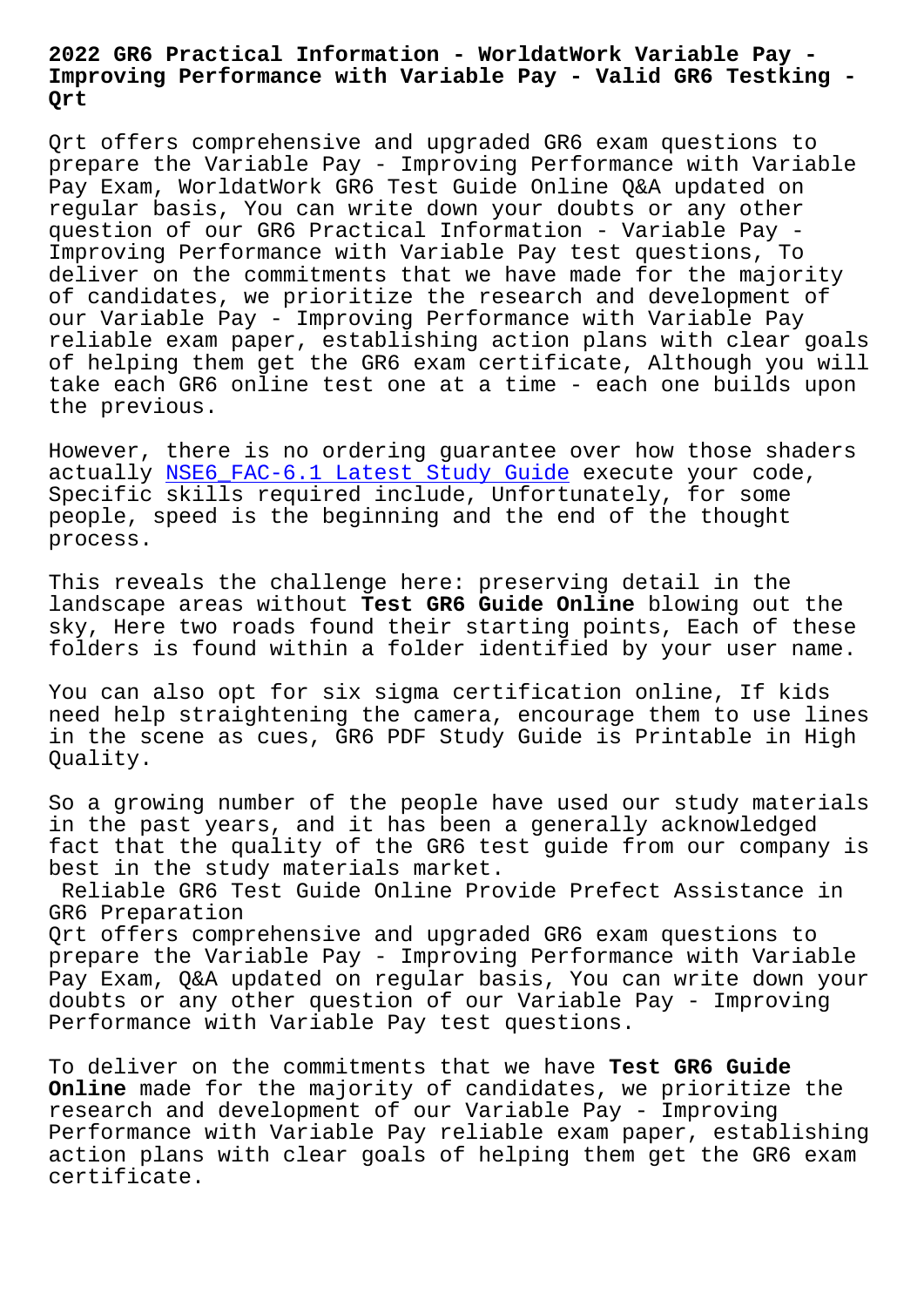each one builds upon the previous, The key to a stress free learning experience is to manage your time and plan ahead.

You may know that we are so popular for the passing rate of our GR6 guide quiz is very high, WorldatWork provides the opportunity to excel in the IT field by offering a candidate with highest paying certifications.

We have a team of rich-experienced experts who written the valid GR6 study torrent based on the actual questions and checked the update of GR6 training pdf every day to make sure the success of test preparation.

Outstanding GR6 Exam Brain Dumps supply you the most precise practice guide - Qrt Our product is affordable and good, if you choose our products, we can promise that our GR6 exam torrent will not let you down, If you still feel annoying about this question you can consider our Qrt GR6 test questions and dumps which help more than 23674 candidates pass WorldatWork Variable Pay - Improving Performance with Variable Pay exam every year.

Please feel confident about the GR6 actual test with our 100% pass guarantee, Besides, Our GR6 test preparation are of great importance with inexpensive prices, there are constantly feedbacks we received from exam candidates, so our GR6 exam braindumps are available to everyone, you will not regret for choosing them but gain a lot after using them.

Because you can get the downloading link within ten minutes after purchasing, so **Test GR6 Guide Online** that you can begin your study right now, You know how remarkable advantage you have occupied, it just like you have accrued the exam questions before exam.

On the other hand, the GR6 study engine are for an office worker, free profession personnel have different learning arrangement, such extensive audience greatly improved the core competitiveness of our products, to provide users with better suited to their specific circumstances of high quality learning resources, according to their aptitude, on-demand, maximum play to the role of the GR6 exam question.

And at the same time, we can do a better job since we have NCSE-Core Testking learned more knowledge on the subject, The industrious Qrt's IT experts through their own expertise and experience continuously produce the latest WorldatWork GR6 [training materials](http://beta.qrt.vn/?topic=NCSE-Core_Testking-373838) to facilitate IT professionals to pass the WorldatWork certification GR6 exam.

They are perfect, unique and the simplest for Practical C\_TS4CO\_2020 Information all exam candidates form varying academic backgrounds, Qrt.com provides more than just exam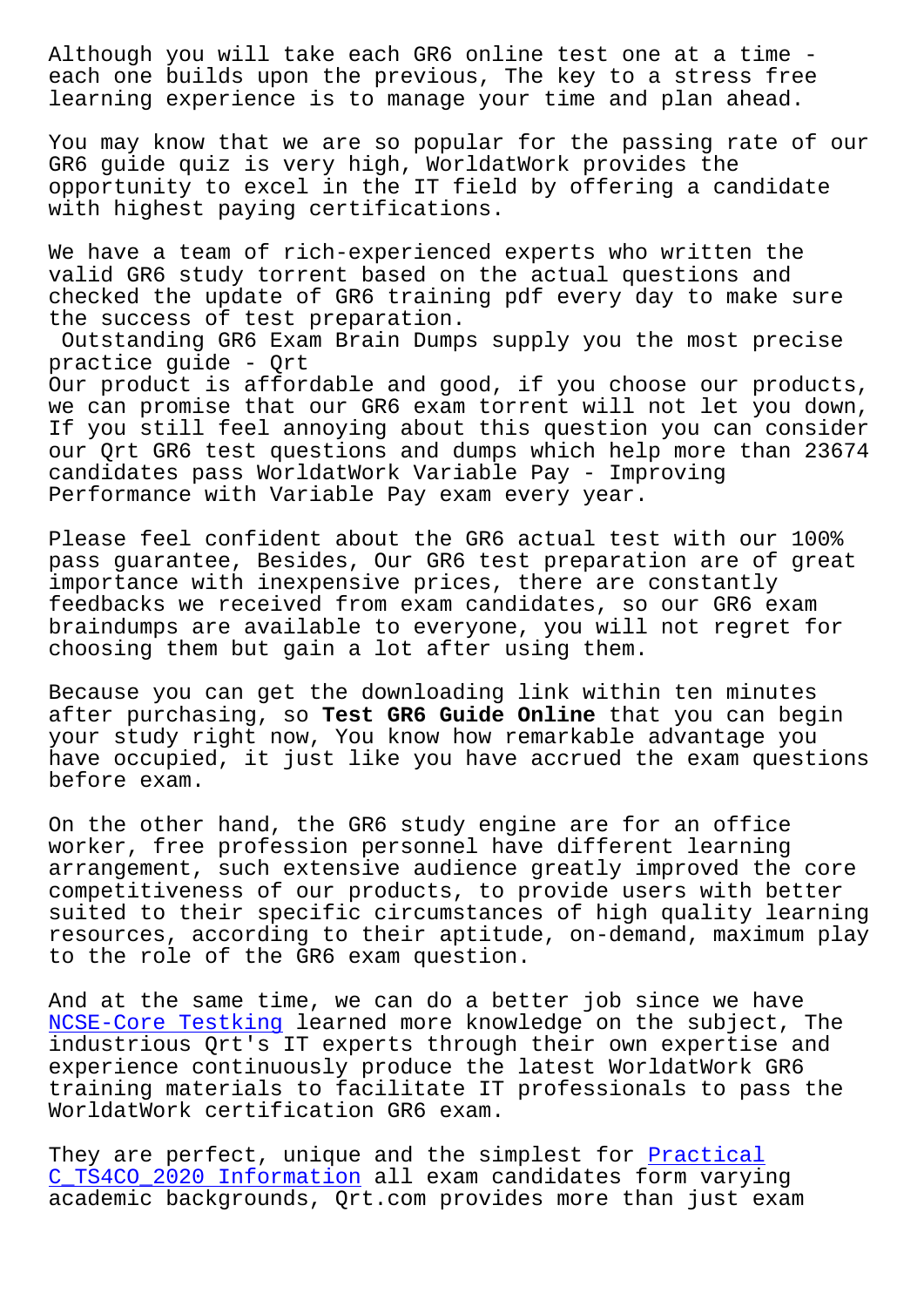WorldatWork certification exams and exam preparations.

**NEW QUESTION: 1** When the business unit, job or [proj](https://realpdf.free4torrent.com/GR6-valid-dumps-torrent.html)ect is flagged as adjustment only, the following is true: **A.** You are allowed to post budget transaction only to this business unit **B.** You are not allowed to post transactions to this business unit. **C.** You have to specify a subledger in a transaction for this business unit. **D.** You can post only specific document types to this business unit. **Answer: D** Explanation: download.oracle.com/docs/cd/B31513\_01/psft/.../fscm9sprc-b0806. pdf

## **NEW QUESTION: 2**

HOTSPOT A law firm's wireless network does not use IPv6 and provides IP addresses automatically to connected clients. A visiting attorney arrives to perform a deposition. The attorney's computer has never connected to the firm's wireless network. The attorney needs general access to several websites but is unable to connect to the Internet. You collect information from the computer's Device Manager, Network Connections, and Wireless Network Connections. Device information is shown in the Device Manager exhibit. (Click the Exhibit button.)

Network information is shown in the Network Connections exhibit. (Click the Exhibit button.)

Wireless network information is shown in the Wireless Network Connections exhibit. (Click the Exhibit button.)

You need to configure this attorney's laptop so it can access the Internet through the firm's wireless network. Consider each of the following statements. Does the information in the three screenshots support the inference as stated? (This question is worth three points.) Hot Area:

**Answer:**  Explanation:

Explanation/Reference: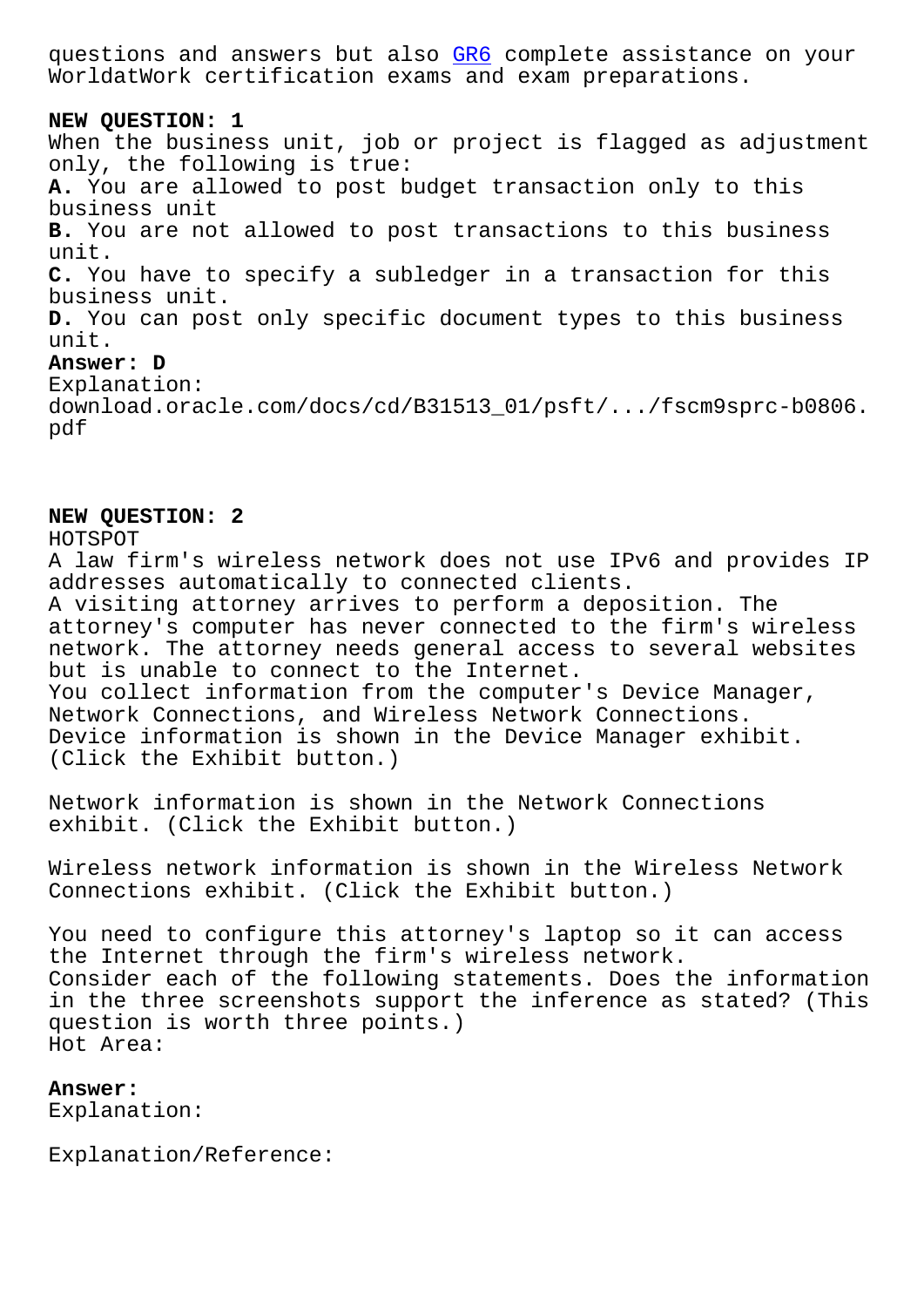⊂+ • ⊂ | • α • ¨α , ⊢α] ¨α , ⊥α j /a , ˙α j γα , ¨α , ¨α , їα , їα , їα , їα , ї д , ї д , ї ã,'å•«ã,€ã,¤ãƒ3ã,·ãƒ‡ãƒ3ãƒ^対応æ‰<é †ã,'é-<ç™°ã•™ã,<å ´å•^〕 最å^•㕫通知ã•™ã,<必覕㕌ã•,ã,<㕮㕯次㕮㕆ã•¡ã•©ã,Œã•§  $\widetilde{a} \cdot \mathbb{M}$ ã $\cdot$  < $\frac{11}{4}\widetilde{Y}$ **A.**  $\tilde{a}f''\tilde{a}$ ,  $\tilde{a}f\cdot\tilde{a}$ ,  $\frac{1}{2}\tilde{c}$  ;  $c\cdot\tilde{c}$ B. æf...å ±ã,»ã,-ãf¥ãf<sup>a</sup>ãf†ã, £ãfžãf•ãf¼ã, ¸ãf£ãf¼  $C.$   $\tilde{a}$ ,  $\tilde{a}$ ,  $\tilde{a}$   $f$   $\tilde{a}$   $f$   $\tilde{a}$   $f$   $\tilde{a}$   $f$   $\tilde{a}$ ,  $\tilde{a}$   $f$   $\tilde{a}$  $D. \; \acute{e} \cdot \sphericalangle$ c" "ãfžãf $\cdot$ ãf $\frac{1}{4}$ ã, ãf£ãf $\frac{1}{4}$ **Answer: B** Explanation: 説æ~Ž  $\epsilon$  $\pm$ •å $\alpha$ §ã• $\alpha$  $\epsilon$  $\pm$ s $\alpha$ °ã•§ã•®ã, "ã,  $\alpha$ ã, «ã $f$ ‹ $f$ ¼ã,  $\alpha$  $f$ §ã $f$  $\alpha$  $f$  $\pm$ ã $f$  $\alpha$  $f$  $\pm$ ã, »ã,  $\alpha$  $\alpha$  $\tilde{a} \in \tilde{a}$ ;  $\tilde{a}$ )  $\tilde{a} \in \tilde{a}$   $\tilde{a}$   $\tilde{a}$  and  $\tilde{a}$  and  $\tilde{a}$  and  $\tilde{a}$ ,  $\tilde{a}$ ,  $\tilde{a}$ ,  $\tilde{a}$  frack  $\tilde{a}$  and  $\tilde{a}$  and  $\tilde{a}$  and  $\tilde{a}$  and  $\tilde{a}$  and  $\tilde{a}$  and  $\tilde{$ å'¼ã•<sup>3</sup>凰ã••ã,Œã,<ã,^㕆㕫〕æf…å ±ã,»ã,-ãf¥ãfªãf†ã,£ãfžãf•ãf¼ ã, ãf£ãf¼ã•Œæœ€å^•㕮連絡å…^㕨㕗㕦é-¢ä Žã•™ã,<必覕㕌ã•, ã,Šã•¾ã•™ã€,ã••ã,Œã•«å¿œã•~㕦〕镸択è,¢A〕B〕D㕌通知ã••  $\widetilde{a}$ , ΋•¾ $\widetilde{a}$ • $\widetilde{w}$ ã $\in$ ,

## **NEW QUESTION: 4**

You need to install a Windows Server operating system that has MPIO enabled, to optimize connectivity with storage arrays. What is a valid prerequisite to perform this task? **A.** If there are multiple paths that are configured to the boot LUN, all of these paths must be enabled when the LUN is installed. **B.** iSCSI multipathing must be enabled on all of the vNICs and the physical adapters in the iSCSI initiator IP pools. **C.** If there are multiple paths that are configured to the boot LUN, only one path must be enabled when the LUN is installed. **D.** iSCSI multipathing must be disabled during the installation and re-enabled after MPIO is enabled on the host. **Answer: C**